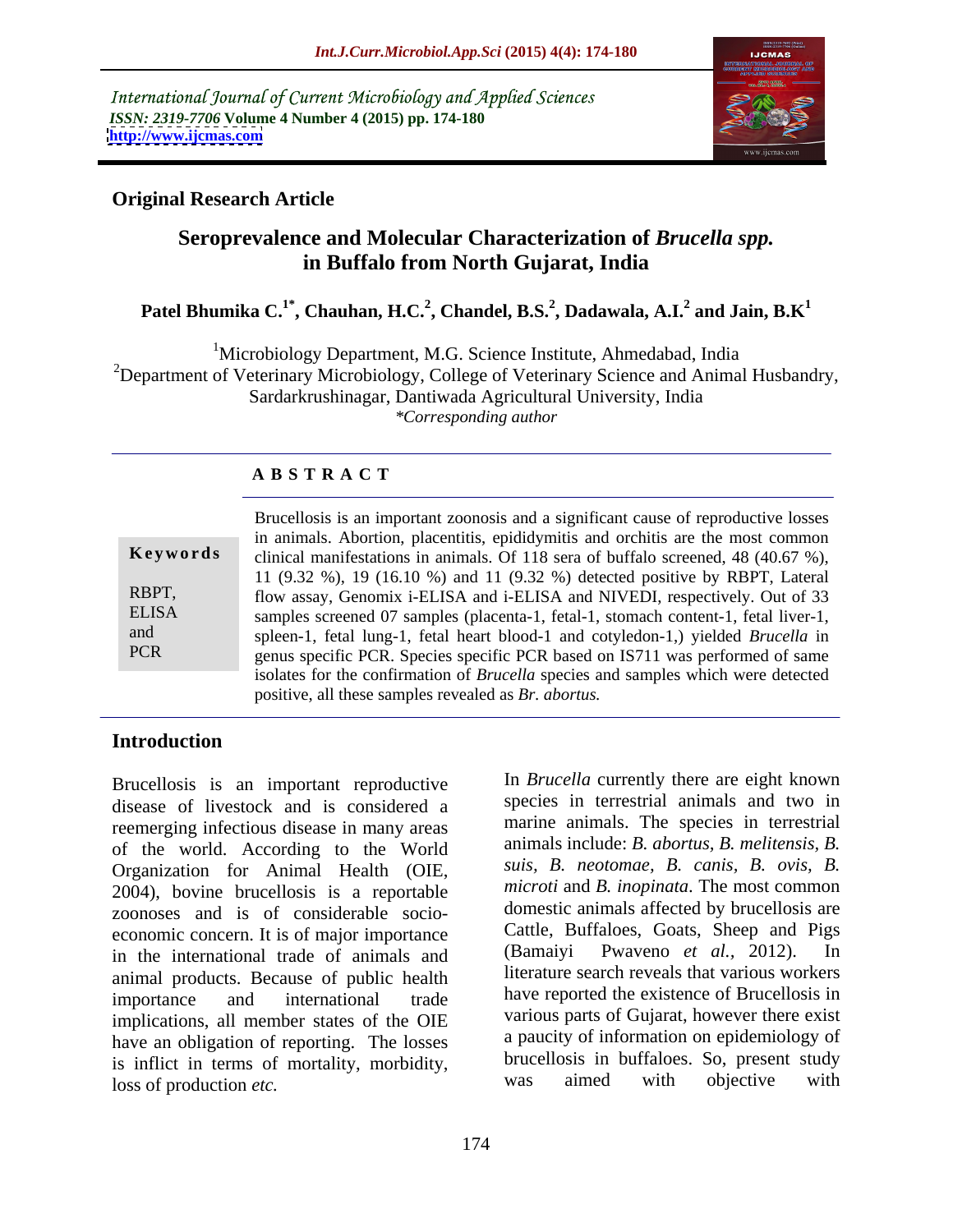seropeidemilogy and isolation of *Brucella* Veterinary Epidemiology and Disease

## **Samples collection from buffalo** user manual.

Total 118 serum samples and 33 clinical Genomix Brucella Indirect ELISA samples (placenta, fetal, stomach content, fetal liver, spleen, fetal lung, fetal heart *Brucella* Antibody Test Kit, ELISA was blood and cotyledon) were collected from made available by courtesy of Genomix rural areas and organized farms belonging to Molecular Diagnostics Pvt. Ltd., Hyderabad two districts *viz.*, Banaskantha and was used in the present study. The test was Sabarkantha. The serum samples were heat performed as per the protocol outlined in the inactivated at 56ºC for 30 min. and user manual and the results obtained were merthiolate (1 : 10,000) was added in all also compared with that of NIVIDI kits. vials as a preservative and sera were stored

## **Seropravelence**

The RBPT antigen was procured from the Institute of Animal Health and Veterinary Biologicals (IAH and VB), Hebbal, Bangalore, Karnataka-560 024 and the test Agarose Gel Electrophoresis and by was performed as per the protocol outlined

## **Lateral flow Immunochromatographic Assay**

Antibody detection rapid test kit based on lateral flow Immunochromatographic Assay 25 µl PCR reaction mixture was made as per was made available by courtesy of Genomix Molecular Diagnostics Pvt. Ltd., and the test was performed as per the protocol outlined **Visualization of PCR products by agarose** in the user manual given by manufacturing gel electrophoresis institute.

# **Indirect-enzyme linked Immunosorbent**

*Brucella* Antibody Test Kit, ELISA was made available from National Institute of buffer and electrophoresed along with DNA

from North Gujarat. Informatics (NIVEDI) formerly Animal **Materials and Methods** (ADMAS), Bangalore. The test was Veterinary Epidemiology and Disease Disease Monitoring and Surveillance (ADMAS), Bangalore. The test was performed as per the protocol outlined in the user manual.

## **Genomix** *Brucella* **Indirect ELISA**

## at -20ºC till further use. **Molecular characterization of** *Brucella* **isolates:-**

**Rose Bengal Plate Test (RBPT)** Clinical samples was performed by using **DNA Extraction: -** DNA extraction from QIAmp DNA Mini Kit-Qiagen.

in the user manual given by Institute. specific PCR for detection of *Brucella* was **Quality checking of extracted DNA: -** The quality and purity of DNA were checked by Picodrop method (Picodrop, U.K.). Genus performed by using primer and protocol given in table 1.

## **Procedure**

table 2.

## **gel electrophoresis**

## **Procedure**

**Assay**  To confirm the targeted PCR amplification,  $5 \mu l$  of the PCR products from each tube was mixed with  $1 \mu$  of  $6X$  gel loading buffer and electrophoresed along with DNA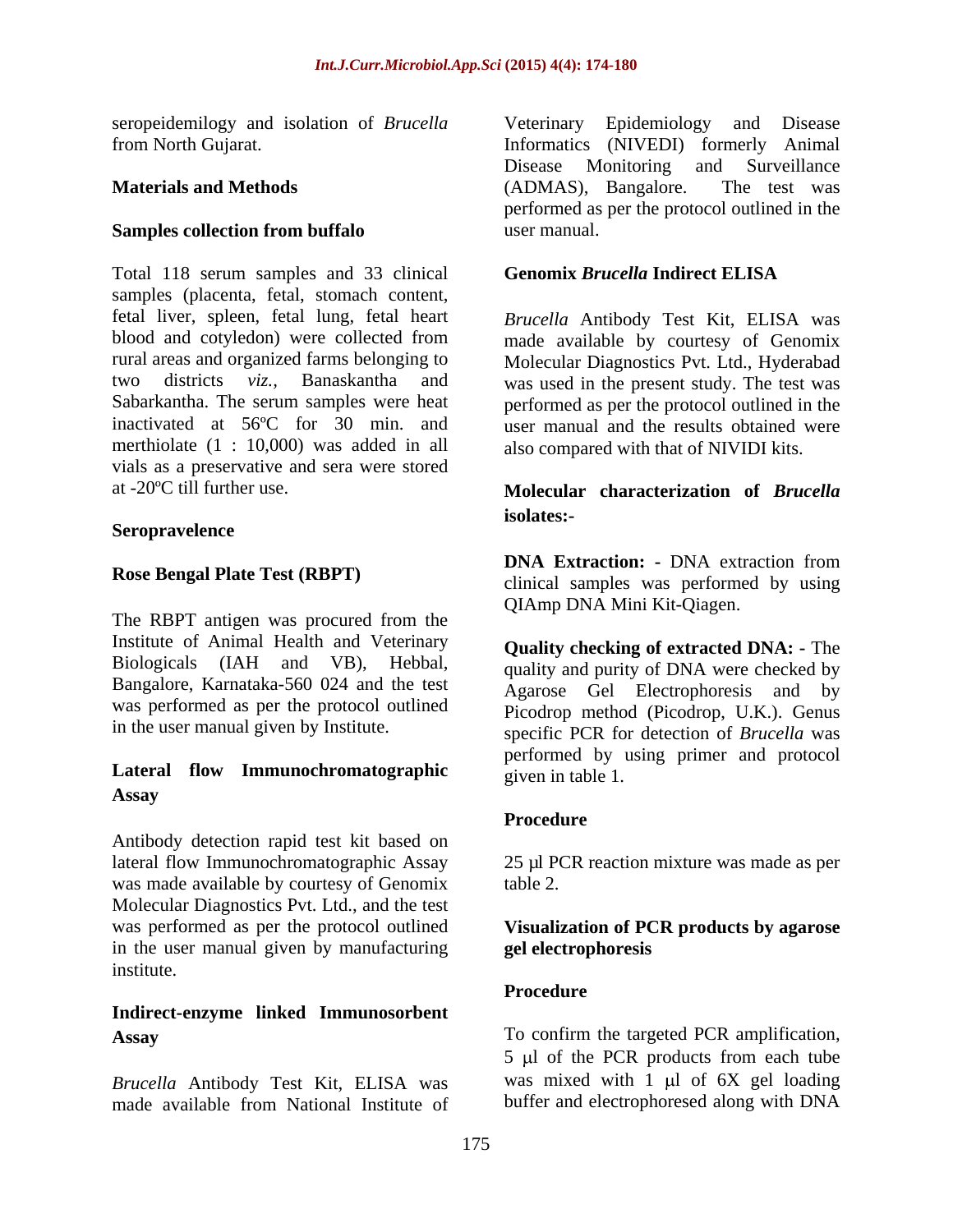Fermentas) on 2.0 per cent agarose gel at constant 80V for 30 min in 0.5 X TBE buffer. The amplified product was visualised as a single compact band of expected size under UV light and documented by gel

From 118 sera samples of buffalo tested, 48 (40.67 %), 11 (9.32 %), 19 (16.10 %) and 11 (9.32 %) were found positive for antibody by RBPT, Lateral flow assay, i-ELISA Bangaluru) during present study (Fig.  $1 \&$  which are actually suffering from 2). The present findings corroborates the reports of Tyshete (2001) who reported over all seroprevalence of 14.16 per cent in buffaloes from North Gujarat by i-ELISA. Sharma and Saini (1995) showed 14.61 per cent positive in buffalo in Punjab. However, in contrast to the present study higher rate of seroprevalence of 28.00 per cent in buffaloes in Bangladesh have been reported by Ahmed *et al.* (2010) by ELISA and seroprevalence in buffaloes 3.09 per cent Brucella infection without isolation. and Isloor *et al.* (1998), 1.8 per cent in

## **Detection of** *Brucella* **by genus and species specific PCR** diagnosis of brucellosis.

A total of 33 clinical samples *viz.,* vaginal swab; vaginal discharge, placenta, milk fetal

molecular weight marker (Gene Ruler, MBI stomach content, fetal liver, spleen, fetal containing ethidium bromide ( $\omega$  0.5  $\mu$ g/ml) Were screened for detection of *Brucella* lung, fetal heart blood, serum, cotyledon, Were screened for detection of *Brucella* using bcsp31 Genus specific PCR and IS711 species specific PCR.

documentation system (Mini BiS content-1, fetal liver-1, spleen-1, fetal lung- BioImaging System). 1, fetal heart blood-1 and cotyledon-1, Species specific PCR was performed by PCR yielding 223bp when electrophoresed using primer and following the condition though 2 per cent agarose gel (Fig. 3). And given in table 3. Visualization of PCR same samples found positive in species products of Species specific PCR was same specific PCR yielding 495 bp when as Genus specific PCR electrophoresed through 2 per cent agarose **Result and Discussion** various workers in different place either **Seroprevalence Seroprevalence Seroprevalence Seroprevalence Seroprevalence Seroprevalence Seroprevalence Seroprevalence Seroprevalence Seroprevalence Seroprevalence Seroprevalence Seroprevalence** Of these, placenta-1, fetal-1, stomach samples found positive in Genus specific gel. Same study was also performed by from blood or vaginal secretions independently for direct detection of *Brucella* by PCR (Morata *et al.,* 2001, Zerva *et al.,* 2001; Varasada, 2003).

(Genomix) and i-ELISA (NIVEDI, species supposed to be present in animals Mohamoud (1991) reported lower helpful in identifying the presence of buffaloes. an alternative technique in such cases, PCR detected the DNA of specific *Brucella* species supposed to be present in animals which are actually suffering from brucellosis. Further, it also detected the *Brucella* at species level, so that treatment and disease eradication at species level can be taken up at the earliest. This is not possible in case of serology based diagnosis of brucellosis wherein serological tests detect merely the presence of antibodies rather the presence of infection. Therefore, PCR will not only over come all the drawbacks of serological tests but is also helpful in identifying the presence of *Brucella* infection without isolation. Therefore, PCR assay can be employed as although isolation of causative agent has been considered as gold standard for diagnosis of brucellosis.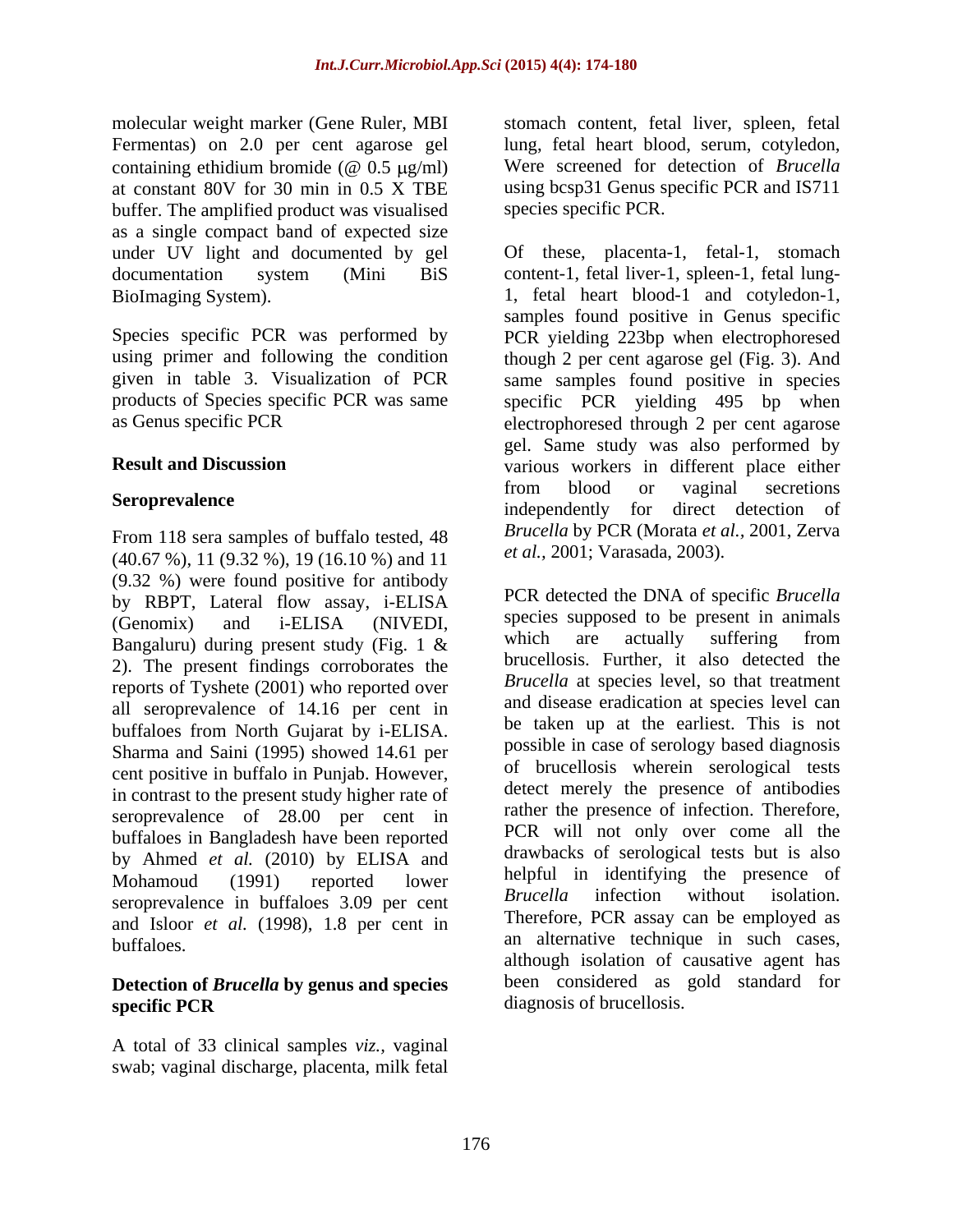| Table.1 Genus spec<br>specific primers for PCR |  |  |
|------------------------------------------------|--|--|
|                                                |  |  |

|                                         | Genus specific primers : |                                       |                   |                                       |
|-----------------------------------------|--------------------------|---------------------------------------|-------------------|---------------------------------------|
| Nr.<br>DI.<br>Primer<br>N <sub>O</sub>  | Forward/<br>Reverse      | Sequence<br>$(5^{\circ} - 3^{\circ})$ | Product size (bp) | Reference                             |
|                                         | †orw                     | TGG CTC GGT TGC CAA TAT CAA           |                   | $\Delta$ Dalliy $\ell l$<br>$-223$ bp |
| <b>B5</b><br>$\overline{\phantom{a}}$ . | Reverse                  | $\mid$ CGC GCT TGC CTT TCA GGT CTG    |                   | <i>al.</i> (1995)                     |

## **Table.2** PCR reaction mixture

## **Quantity and concentration of various componentsused in PCR**

| Sr.<br>No. | <b>Components</b>                                 | <b>Colony PCR</b> |
|------------|---------------------------------------------------|-------------------|
|            |                                                   |                   |
|            | 1.   PCR Master Mix $(2X)$                        | $12.5 \mu l$      |
|            | 2. Forward Primer $(10 \text{ pmol}/\mu\text{l})$ |                   |
|            | 3. Reverse Primer (10 pmol/ $\mu$ l)              |                   |
|            | 4. Template DNA                                   |                   |
|            | 5. Nuclease free water                            | $8.5 \mu l$       |

## **Steps and conditions of thermal cycling for different primer pairs in PCR for B4/B5**

| <b>Steps</b>         | Temperature    | <b>Duration</b>  | <b>Number of cycle</b> |
|----------------------|----------------|------------------|------------------------|
| Initial Denaturation | $93^{\circ}$ C | $5 \text{ min.}$ | 1 cycles               |
| Denaturation         | $90^{\circ}$ C | $1$ min.         |                        |
| Annealing            | $64^{\circ}$ C | <b>30 sec.</b>   | 35 cycles              |
| Extension            | $72^{\circ}$ C | $1$ min.         |                        |
| Final extension      | $72^{\circ}$ C | 10 min.          | 1 cycles               |
|                      |                |                  |                        |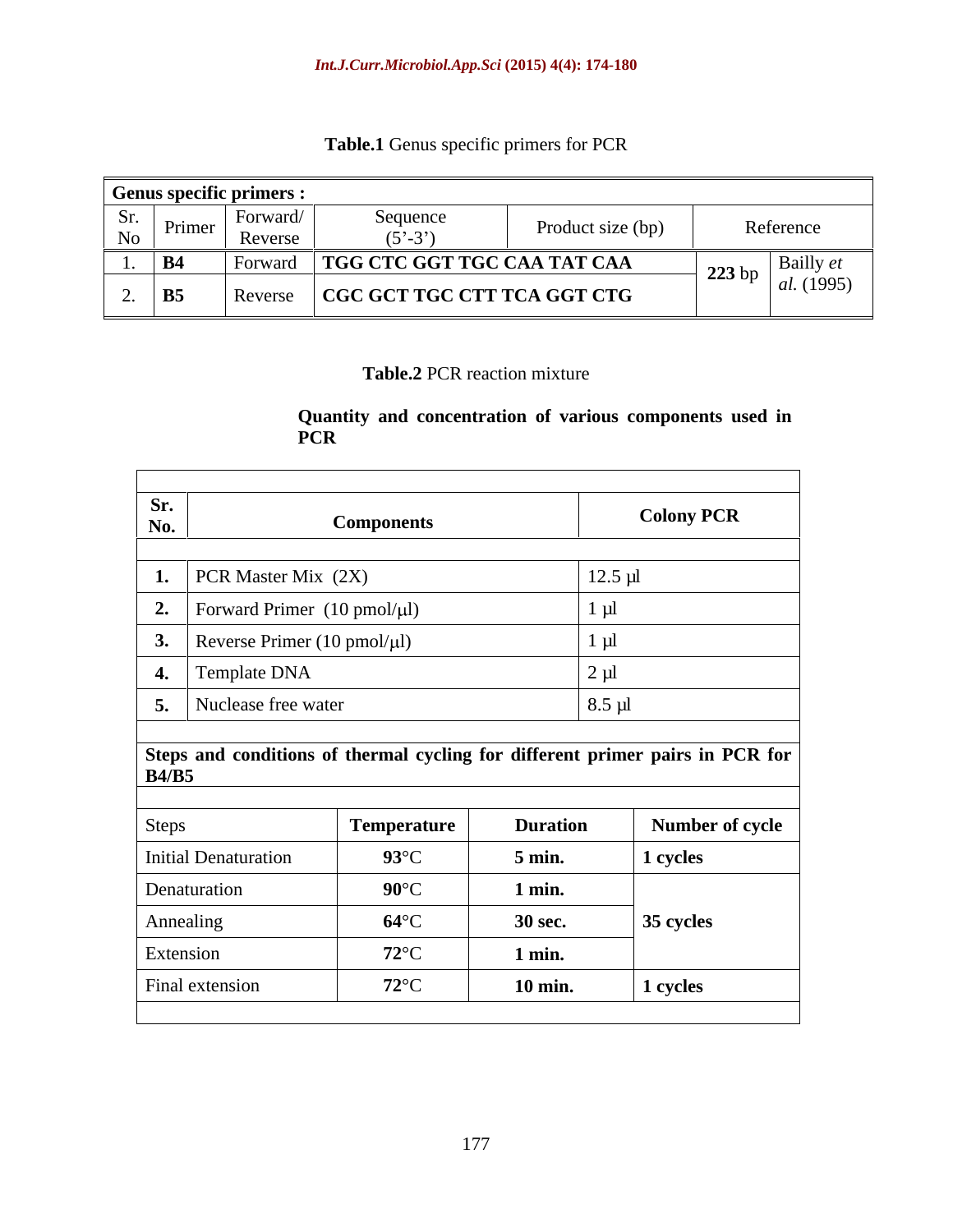### *Int.J.Curr.Microbiol.App.Sci* **(2015) 4(4): 174-180**

| Species specific primers :        |                     |                                                                               |                      |                          |
|-----------------------------------|---------------------|-------------------------------------------------------------------------------|----------------------|--------------------------|
| Sr.<br>Primer<br>No               | Forward/<br>Reverse | Sequence<br>$(5'-3')$                                                         | Product<br>size (bp) | Referen<br>ce            |
| <b>IS711</b><br>$(B.$ abortus     | Forward             | GACGAACGGAATTTTTCCAATCCC                                                      | 498 bp               | Bricker<br>and           |
| <b>IS711</b><br>$(B.$ abortus $)$ | Reverse             | TGCCGATCACTTAAGGGCCTTCAT                                                      |                      | <b>Halling</b><br>(1994) |
| $ $ abortus (IS711)               |                     | Steps and conditions of thermal cycling for different primer pairs in PCR for |                      |                          |
| <b>Steps</b>                      |                     | <b>Duration</b><br><b>Temperature</b>                                         |                      | <b>Number of cycle</b>   |
| Initial Denaturation              |                     | $95^{\circ}$ C<br>$2 \text{ min.}$                                            | 1 cycles             |                          |
| Denaturation                      |                     | $95^{\circ}$ C<br>$1.15$ min.                                                 |                      |                          |
| Annealing                         |                     | $55.5^{\circ}$ C<br>$2$ min.                                                  | $35$ cycles          |                          |
| Extension                         |                     | $72^{\circ}$ C<br>$2$ min.                                                    |                      |                          |
| Final extension                   |                     | $72^{\circ}$ C<br>5 min.                                                      | 1 cycles             |                          |

Table.3 Species specific PCR was performed by using following primer and condition

## Figure: 1. Rose Bengal Plate Test (RBPT)

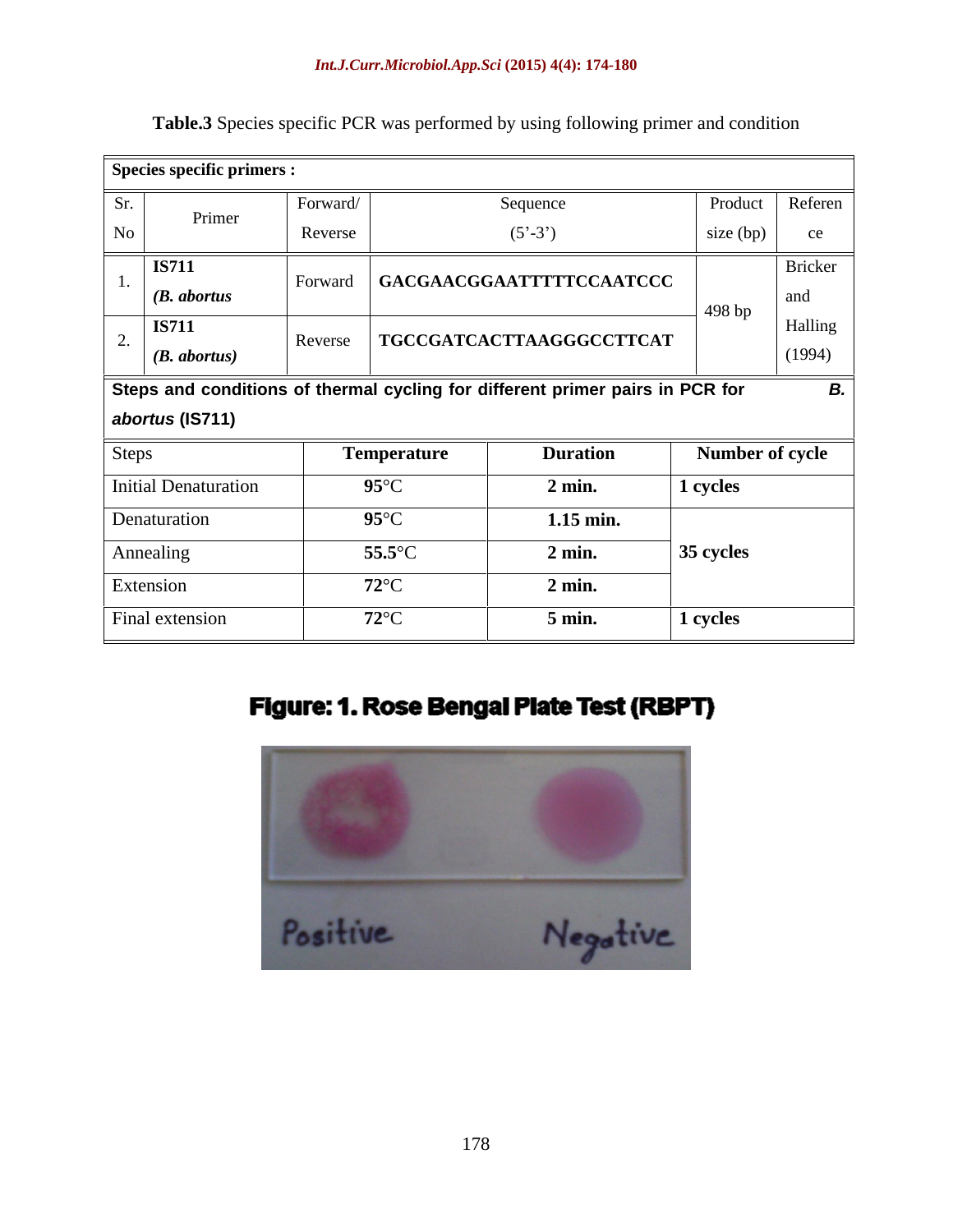

**Figure.2** i-ELISA for detection of *Brucella* antibodies ( Genomix kit)

Wells A1, B1, A2, B2: Negative control Wells C1, D1, C2, D2: Moderately positive control Wells E1, F1, E2, F2, G1, G2,H1, H2 , A3, B3, C3, D3, C5, D5 etc. field sera

## Figure.3Agarose Gel electrophoresis of 223bp PCR products with bcsp31 primers



- 2-NTC
- 3- sample (positive)
- 4- sample (positive) ( Culture DNA)
- 5-sample (positive)
- 6- sample (positive)
- 7- sample (positive)